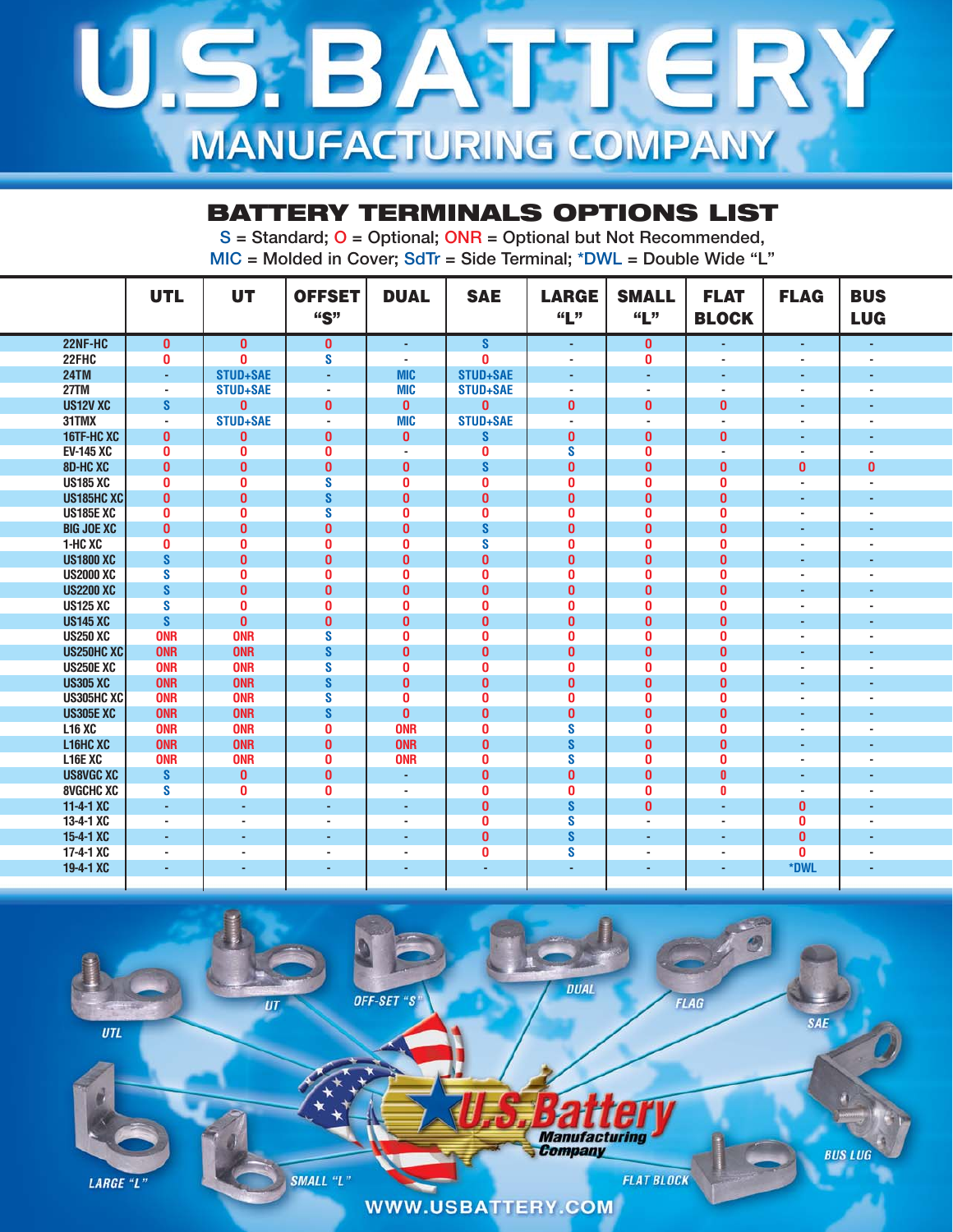### **The U.S. Battery Connection**

#### **To use this chart, select:**

- **Battery voltage**
- **Battery type (physical size), when possible move to the largest physical size and amp-hour capacity to ensure maximum battery life.**
- **Amp-hour capacity requirement (how much current will be required over how many hours).**
- **Three things to keep in mind:**
- **When connecting batteries in series, you increase the voltage and the amp-hour capacity remains the same. (Figure 1)**
- **When connecting in parallel, the amp-hour capacity increases and the voltage remains the same. (Figure 9)**
- **To increase both numbers, connect multiple sets in series /parallel (see diagrams below). (Figure 3)**

#### **12 VOLT SYSTEM**

|                                               |                |                 | <b>One string In Series</b> |                 |               | <b>Two Strings In Series/Parallel</b> | <b>Three Strings In Series/Parallel</b> |                |                |                 |               |
|-----------------------------------------------|----------------|-----------------|-----------------------------|-----------------|---------------|---------------------------------------|-----------------------------------------|----------------|----------------|-----------------|---------------|
|                                               |                | <b>Capacity</b> |                             | Total           | <b>Figure</b> |                                       | Total                                   | <b>Figure</b>  |                | <b>Total</b>    | <b>Figure</b> |
| <b>Battery Type</b>                           | <b>Voltage</b> | AH              | Qty                         | <b>Capacity</b> | No.           | Qty                                   | <b>Capacity</b>                         | No.            | Qty            | <b>Capacity</b> | No.           |
| <b>US 1800 XC</b>                             | 6              | 208             | 2                           | 208             |               | 4                                     | 408                                     | $\overline{2}$ | 6              | 624             | 3             |
| <b>US 2000 XC</b>                             | 6              | 216             | 2                           | 216             |               |                                       | 432                                     | 2              | 6              | 648             | 3             |
| <b>US 2200 XC</b>                             | 6              | 232             | $\overline{2}$              | 232             |               | 4                                     | 464                                     | $\overline{2}$ | 6              | 696             | 3             |
| <b>US 125 XC</b>                              | 6              | 242             | 2                           | 242             |               | 4                                     | 484                                     | 2              | 6              | 726             | 3             |
| <b>US 145 XC</b>                              | 6              | 251             | $\overline{2}$              | 251             |               | 4                                     | 502                                     | $\overline{2}$ | 6              | 753             | 3             |
| <b>US 250E XC</b>                             | 6              | 229             | 2                           | 229             |               | 4                                     | 458                                     | 2              | 6              | 687             | 3             |
| <b>US 250 XC</b>                              | 6              | 258             | $\overline{2}$              | 258             |               | 4                                     | 516                                     | $\overline{2}$ | $6\phantom{1}$ | 774             | 3             |
| <b>US 250HC XC</b>                            | 6              | 283             | 2                           | 283             |               | 4                                     | 566                                     | 2              | 6              | 849             | 3             |
| <b>US 305E XC</b>                             | 6              | 286             | $\overline{2}$              | 286             |               | 4                                     | 572                                     | $\overline{2}$ | 6              | 858             | 3             |
| <b>US 305 XC</b>                              | 6              | 305             | 2                           | 305             |               | 4                                     | 610                                     | 2              | 6              | 915             | 3             |
| US 305HC XC                                   | 6              | 335             | $\overline{2}$              | 335             |               | 4                                     | 670                                     | $\overline{2}$ | 6              | 1005            | 3             |
| <b>L16E XC</b>                                | 6              | 360             | 2                           | 360             |               | 4                                     | 720                                     | 2              | 6              | 1080            | 3             |
| <b>L16 XC</b>                                 | 6              | 380             | $\overline{2}$              | 380             |               | 4                                     | 760                                     | $\overline{2}$ | 6              | 1140            | 3             |
| L <sub>16</sub> H <sub>C</sub> X <sub>C</sub> | 6              | 420             | $\overline{2}$              | 420             |               | 4                                     | 840                                     | 2              | 6              | 1260            | 3             |
| <b>AGM 6V</b>                                 | 6              | 205             | $\overline{2}$              | 205             |               | 4                                     | 410                                     | $\overline{2}$ | $6\phantom{1}$ | 615             | 3             |
| <b>AGM 4D</b>                                 | 12             | 180             |                             | 180             | ٠             | 2                                     | 360                                     |                | 3              | 540             | 8             |
| <b>AGM 8D</b>                                 | 12             | 250             |                             | 250             |               | $\overline{2}$                        | 500                                     |                | 3              | 750             | 8             |

#### **24 VOLT SYSTEM**

|                       |                |                 | <b>One string In Series</b> |                 |                         |     | <b>Two Strings In Series/Parallel</b> |                | <b>Three Strings In Series/Parallel</b> |                 |               |
|-----------------------|----------------|-----------------|-----------------------------|-----------------|-------------------------|-----|---------------------------------------|----------------|-----------------------------------------|-----------------|---------------|
|                       |                | <b>Capacity</b> |                             | Total           | <b>Figure</b>           |     | Total                                 | <b>Figure</b>  |                                         | Total           | <b>Figure</b> |
| <b>Battery Type</b>   | <b>Voltage</b> | AH              | Qty                         | <b>Capacity</b> | No.                     | Qty | <b>Capacity</b>                       | No.            | Qty                                     | <b>Capacity</b> | No.           |
| <b>US 1800 XC</b>     | 6              | 208             | 4                           | 208             | 4                       | 8   | 408                                   | 5              | $\overline{12}$                         | 624             | 6             |
| <b>US 2000 XC</b>     | 6              | 216             | 4                           | 216             | 4                       | 8   | 432                                   | 5              | 12                                      | 648             | 6             |
| <b>US 2200 XC</b>     | $6\phantom{1}$ | 232             | 4                           | 232             | 4                       | 8   | 464                                   | 5              | 12                                      | 696             | 6             |
| <b>US 125 XC</b>      | 6              | 242             | 4                           | 242             | 4                       | 8   | 484                                   | 5              | 12                                      | 726             | 6             |
| <b>US 145 XC</b>      | $6\phantom{1}$ | 251             | 4                           | 251             | 4                       | 8   | 502                                   | 5              | 12                                      | 756             | 6             |
| <b>US 250E XC</b>     | 6              | 229             | 4                           | 229             | 4                       | 8   | 458                                   | 5              | 12                                      | 687             | 6             |
| <b>US 250 XC</b>      | $6\phantom{1}$ | 258             | 4                           | 258             | $\overline{\mathbf{4}}$ | 8   | 516                                   | 5              | 12                                      | 774             | 6             |
| <b>US 250HC XC</b>    | 6              | 283             | 4                           | 283             | 4                       | 8   | 566                                   | 5              | 12                                      | 849             | 6             |
| <b>US 305E XC</b>     | $6\phantom{1}$ | 286             | 4                           | 286             | 4                       | 8   | 572                                   | 5              | 12                                      | 858             | 6             |
| <b>US 305 XC</b>      | 6              | 305             | 4                           | 305             | 4                       | 8   | 610                                   | 5              | 12                                      | 915             | 6             |
| US 305HC XC           | $6\phantom{1}$ | 335             | 4                           | 335             | 4                       | 8   | 670                                   | 5              | 12                                      | 1005            | 6             |
| <b>L16E XC</b>        | 6              | 360             | 4                           | 360             | 4                       | 8   | 720                                   | 5              | 12                                      | 1080            | 6             |
| <b>L16 XC</b>         | $6\phantom{1}$ | 380             | 4                           | 380             | 4                       | 8   | 760                                   | 5              | 12                                      | 1140            | 6             |
| L <sub>16</sub> HC XC | 6              | 420             | 4                           | 420             | 4                       | 8   | 840                                   | 5              | 12                                      | 1260            | 6             |
| <b>AGM 6V</b>         | $6\phantom{1}$ | 205             | 4                           | 205             | 4                       | 8   | 410                                   | 5              | 12                                      | 615             | 6             |
| <b>AGM 4D</b>         | 12             | 180             | 2                           | 180             |                         | 4   | 360                                   | 2              | 6                                       | 540             | 3             |
| AGM <sub>8D</sub>     | 12             | 250             | $\overline{2}$              | 250             |                         | 4   | 500                                   | $\overline{2}$ | 6                                       | 750             | 3             |

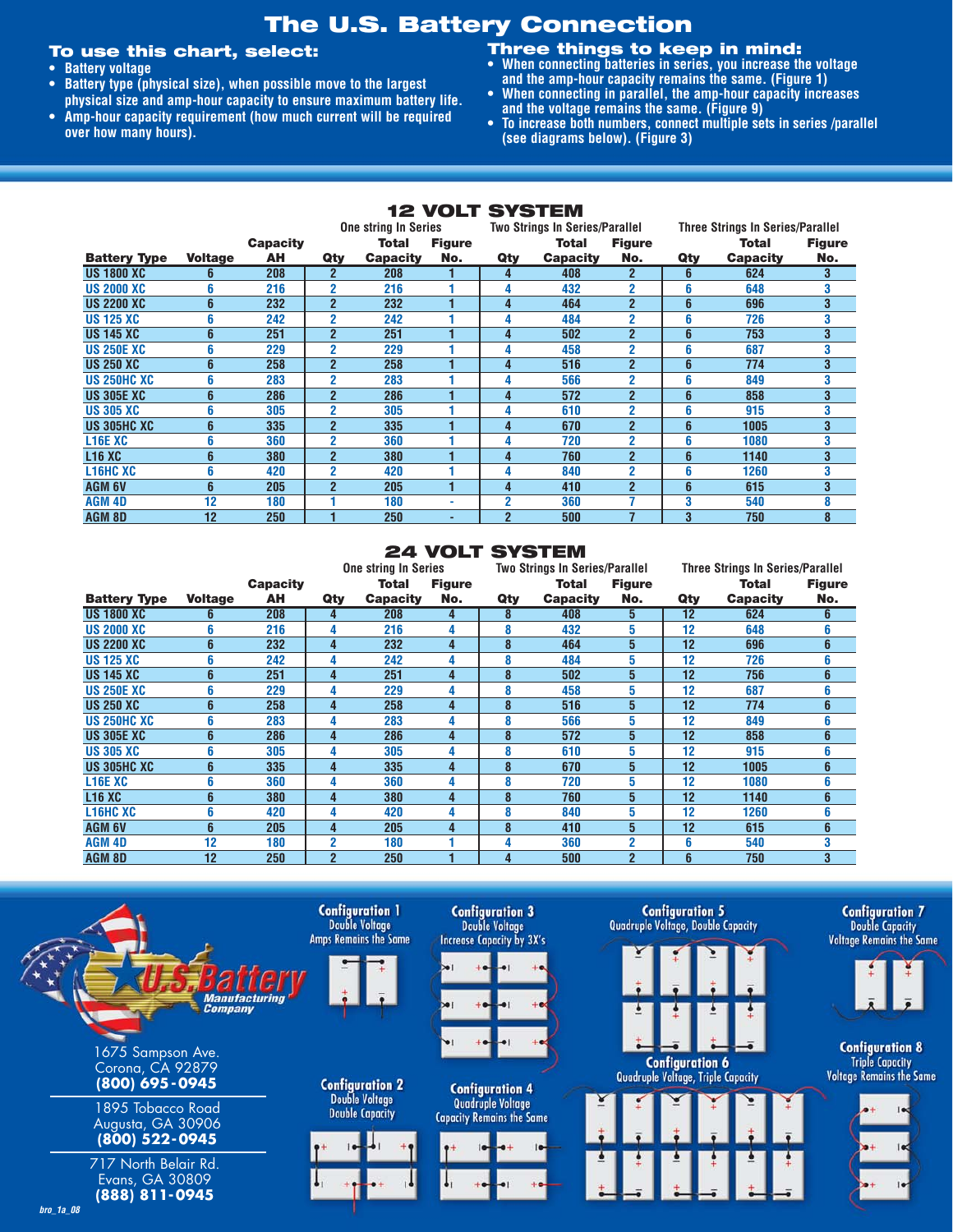# U.S.BATTERY

| <b>DEEP CYCLE BATTERIES</b>                                    |                            |                            |                                    |                 |                                         |                                           |                                |                                   |                                  |               |  |
|----------------------------------------------------------------|----------------------------|----------------------------|------------------------------------|-----------------|-----------------------------------------|-------------------------------------------|--------------------------------|-----------------------------------|----------------------------------|---------------|--|
| <b>US</b><br><b>BATTERY</b>                                    | <b>AMP</b><br><b>HOURS</b> | <b>AMP</b><br><b>HOURS</b> | <b>M.C.A.</b><br>$\bm{\varpi}$     | $\bm{\varpi}$   | <b>MINUTES MINUTES</b><br>$\bm{\varpi}$ |                                           | <b>DIMENSIONS, Inches (mm)</b> |                                   | <b>COVER</b><br><b>AND CASE</b>  | <b>PALLET</b> |  |
| <b>MODEL</b>                                                   | (20 hr. rate)              | (5 hr. rate)               | 32°F                               |                 | <b>75 AMPS: 25 AMPS</b>                 | <b>LENGTH</b>                             | <b>WIDTH</b>                   | <b>HEIGHT</b>                     |                                  | <b>QTY</b>    |  |
|                                                                | 6.                         | VOLT                       |                                    | <b>GOLF CAR</b> | $\mathbf{A}$                            | ND.                                       | MULTI                          | <b>PURPOSE</b>                    |                                  |               |  |
| <b>US 1800 XC</b><br><b>US 2000 XC</b>                         | 208<br>216                 | 157<br>172                 |                                    | 107<br>114      | 392<br>445                              | 10 1/4 (260)<br>10 1/4 (260)              | 7 1/8 (181)<br>7 1/8 (181)     | 11 1/4 (286)<br>11 1/4 (286)      | <b>BLK/BLK</b><br><b>BLK/BLK</b> | 48<br>48      |  |
| <b>US 2200 XC</b>                                              | 232                        | 181                        |                                    | 122             | 474                                     | 10 1/4 (260)                              | 7 1/8 (181)                    | 11 1/4 (286)                      | <b>RED/WHT</b>                   | 48            |  |
| <b>US 125 XC</b><br><b>US 145 XC</b>                           | 242<br>251                 | 198<br>216                 |                                    | 140<br>154      | 517<br>562                              | 10 1/4 (260)<br>10 1/4 (260)              | 7 1/8 (181)<br>7 1/8 (181)     | 11 1/4 (286)<br>7/8 (302)<br>11   | <b>GRN/WHT</b><br><b>BLU/WHT</b> | 48<br>48      |  |
|                                                                | 8                          | VOLT                       |                                    |                 |                                         |                                           |                                | <b>GOLF CAR AND MULTI PURPOSE</b> |                                  |               |  |
|                                                                |                            |                            | Min. @<br>56 Amps                  |                 |                                         |                                           |                                |                                   |                                  |               |  |
| <b>US 8VGC XC</b><br><b>US 8VGCHC XC</b>                       | 170<br>183                 | 138<br>141                 | <b>128 MIN</b><br><b>136 MIN</b>   | 90<br>95        | 337<br>345                              | 10 1/4 (260)<br>10 1/4 (260)              | 7 1/8 (181)<br>7 1/8 (181)     | 11 1/4 (286)<br>11 1/4 (286)      | <b>RED/WHT</b><br><b>BLU/WHT</b> | 48<br>48      |  |
| <b>US8VGCE XC</b>                                              | 121                        | 101                        | <b>90 MIN</b>                      | 60              | 222                                     | 10 1/4 (260)                              | 7 1/8 (181)                    | 1/4(286)<br>11                    | <b>WHT/BLK</b>                   | 48            |  |
| 5                                                              |                            |                            |                                    |                 |                                         | <b>VOLT SWEEPER/SCRUBBER AND</b>          |                                | <b>MULTI</b>                      | <b>PURPOSE</b>                   |               |  |
| <b>US 250 XC</b><br><b>US 250HC XC</b>                         | 255<br>280                 | 217<br>239                 | ÷.                                 | 159<br>178      | 570<br>635                              | 11 5/8 (295)<br>11 5/8 (295)              | 7 1/8 (181)<br>7 1/8 (181)     | 11 5/8 (295)<br>11 5/8 (295)      | <b>BLK/BLK</b><br><b>BLU/BLU</b> | 36<br>36      |  |
| <b>US 250E XC</b>                                              | 225                        | 195                        |                                    | 140             | 505<br>715                              | 11 5/8 (295)                              | 7 1/8 (181)                    | 11 5/8 (295)                      | <b>BLU/BLK</b>                   | 36            |  |
| <b>US 305 XC</b><br><b>US 305HC XC</b>                         | 310<br>340                 | 253<br>283                 | $\blacksquare$<br>$\blacksquare$   | 185<br>215      | 790                                     | 11 7/8 (302)<br>11 7/8 (302)              | 7 1/8 (181)<br>71/8(181)       | 14 5/8 (371)<br>14 5/8 (371)      | <b>BLK/BLK</b><br><b>BLU/BLU</b> | 18<br>18      |  |
| <b>US 305E XC</b>                                              | 290                        | 245                        | ÷.                                 | 182             | 660                                     | 11 7/8 (302)                              | 7 1/8 (181)                    | 14 5/8 (371)                      | <b>BLU/BLK</b>                   | 18            |  |
| <b>L16 XC</b><br>L <sub>16</sub> H <sub>C</sub> X <sub>C</sub> | 380<br>420                 | 296<br>322                 | $\overline{\phantom{a}}$<br>$\sim$ | 225<br>250      | 810<br>940                              | 11 7/8 (302)<br>11 7/8 (302)              | 7 1/8 (181)<br>7 1/8 (181)     | 16 3/4 (425)<br>16 3/4 (425)      | <b>BLK/BLK</b><br><b>BLU/BLU</b> | 18<br>18      |  |
| L16EXC                                                         | 360                        | 270                        |                                    | 198             | 795                                     | 11 7/8 (302)                              | 7 1/8 (181)                    | 16 3/4 (425)                      | <b>BLU/BLK</b>                   | 18            |  |
| 1 HC XC                                                        | 95                         |                            |                                    | 44              | 165                                     | 8 3/4 (222)                               | 6 7/8 (175)                    | 9(175)                            | <b>BLK/BLK</b>                   | 72            |  |
|                                                                |                            |                            |                                    |                 |                                         | <b>IZ VOLT SWEEPER/SCRUBBER AND MULTI</b> |                                |                                   | <b>PURPOSE</b>                   |               |  |
| <b>US 12V XC</b>                                               | 155                        | 122                        |                                    | 77              | 292                                     | 13 1/8 (333)                              | 7 1/16 (179)                   | 11 3/8 (289)                      | <b>BLU/BLU</b>                   | 36            |  |
| <b>EV 145 XC</b><br><b>US 185 XC</b>                           | 150<br>200                 | 120<br>158                 | ÷.                                 | 76<br>106       | 286<br>398                              | 13 5/8 (346)<br>15 5/8 (397)              | 6 3/4 (171)<br>7 1/16 (179)    | 11 7/8 (301)<br>14 7/8 (378)      | <b>BLK/BLK</b><br><b>BLK/BLK</b> | 36<br>14      |  |
| <b>US 185HC XC</b>                                             | 220                        | 172                        |                                    | 117             | 443                                     | 15 5/8 (397)                              | 7 1/16 (179)                   | 14 7/8 (378)                      | <b>BLK/BLK</b>                   | 14            |  |
| <b>US 185E XC</b>                                              | 185                        | 133                        |                                    | 93              | 321                                     | 15 5/8 (397)                              | 7 1/16 (179)                   | 14 7/8 (378)                      | <b>BLK/BLK</b>                   | 14            |  |
|                                                                |                            |                            |                                    | 8               |                                         | VOLT MARINE                               |                                |                                   |                                  |               |  |
| $11 - 4 - 1$ XC                                                | 145                        |                            |                                    | 101             | 323                                     | 19 1/4 (489)                              | 7 1/2 (191)                    | 10 3/4 (273)                      | <b>RUBBER</b>                    | 24            |  |
| 13-4-1 XC<br>15-4-1 XC                                         | 170<br>195                 |                            | ٠                                  | 116<br>133      | 380<br>440                              | 21 7/16 (555)<br>24 3/8 (619)             | 7 1/2 (191)<br>7 7/16 (189)    | 101/2(267)<br>10 1/2 (267)        | <b>RUBBER</b><br><b>RUBBER</b>   | 24<br>16      |  |
| $17 - 4 - 1 \times C$                                          | 220                        |                            | ٠                                  | 147             | 490                                     | 27 7/16 (698)                             | 7 7/16 (189)                   | 10 1/2 (267)                      | <b>RUBBER</b>                    | 16            |  |
| 19-4-1 XC                                                      | 245                        |                            |                                    | 162             | 545                                     | 26 3/4 (679)                              | 8 7/16 (216)                   | 11 1/8 (282)                      | <b>RUBBER</b>                    | 16            |  |
|                                                                |                            |                            |                                    |                 |                                         | <b>IZ VOLT MARINE</b>                     |                                |                                   |                                  |               |  |
| <b>24TM</b>                                                    | 85                         | ÷                          | 675                                |                 | 125                                     | 10 3/4 (273)                              | 6 3/4 (171)                    | 9 3/4 (248)                       | <b>BLK/BLK</b>                   | 72            |  |
| <b>27TM</b>                                                    | 105                        | 75                         | 775                                | 40<br>58        | 155                                     | 12 3/4 (324)                              | 6 3/4 (171)                    | 93/4(248)                         | <b>BLK/BLK</b>                   | 54            |  |
| 31TMX                                                          | 130                        | 99                         | 1090                               |                 | 227                                     | 13 3/4 (349)                              | 6 3/4 (171)                    | 93/4(248)                         | <b>BLK/BLK</b>                   | 54            |  |
|                                                                |                            |                            |                                    | <b>IS VOLT</b>  |                                         | <b>MULTI PURPOSE</b>                      |                                |                                   |                                  |               |  |
| 16TF-HC XC<br>22F-HCXC                                         | 120<br>65                  |                            |                                    |                 | 250<br>98                               | 16 9/16 (421)<br>91/2(241)                | 7 1/8 (181)<br>6 9/16 (167)    | 11 1/8 (283)<br>8 5/16 (211)      | <b>RUBBER</b><br><b>BLK/WHT</b>  | 28<br>72      |  |
| 22NF-HC XC                                                     | 60                         |                            |                                    |                 | 95                                      | 9/716 (240)                               | 5 1/2 (140)                    | 9(229)                            | <b>RED/WHT</b>                   | 84            |  |
| 8D-HC XC                                                       | 240                        |                            |                                    |                 | 455                                     | 20 3/4 (527)                              | 11 1/8 (283)                   | 9 7/8 (251)                       | <b>BLK/BLK</b>                   | 16            |  |
| <b>BIG JOE XC</b>                                              | 107                        |                            |                                    | ٠               | 185                                     | 18 (457)                                  | 7 1/4 (184)                    | 9 5/8 (244)                       | <b>RUBBER</b>                    | 28            |  |

## **WWW.USBATTERY.COM**